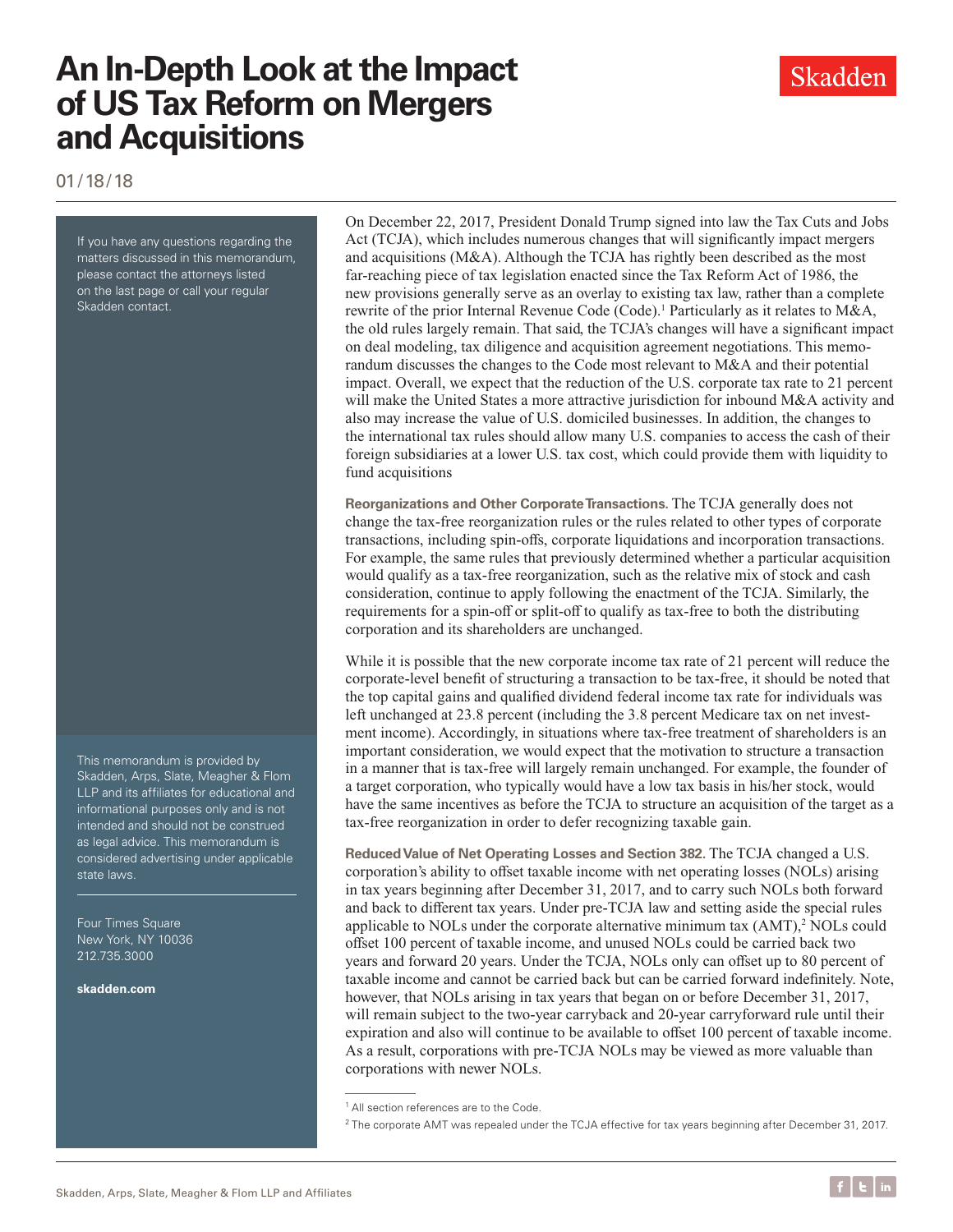In addition, Section 382, the complex provision that limits a loss corporation's ability following a greater than 50 percent ownership change to offset post-change income with pre-change losses, survived the TCJA unchanged. With the lower 21 percent corporate tax rate and the new 80 percent of taxable income limitation for NOLs arising in tax years beginning after December 31, 2017 (and notwithstanding the indefinite carryforward), one can expect the value of NOLs to decline relative to pre-TCJA law, and, therefore, the NOL trafficking concern that originally motivated the enactment of Section 382 will be of lesser importance under the TCJA.

**100 Percent 'Bonus' Depreciation.** "Bonus" depreciation (an immediate write-off of an applicable percentage of the cost of newly acquired or constructed tangible property) is a concept that has been in the Code for many years. Congress has periodically changed the applicable percentage, but the basic rules (including the types of property that qualify) have largely remained the same. The rules in effect immediately prior to the amendments by the TCJA allowed a depreciation deduction of 50 percent of the cost of qualified property for the tax year in which the property was placed in service by the taxpayer. Under prior law, only the taxpayer that originally placed the property into service (generally, the first owner) would be eligible for the bonus depreciation (the "original use" requirement).

Under the TCJA, qualified property acquired after September 27, 2017, and placed into service on or before December 31, 2022, generally will be eligible for 100 percent bonus depreciation (*i.e*., the purchase price for this property will be immediately deductible),<sup>3</sup> with no "original use" requirement, which means that both new and used property are now eligible for 100 percent expensing.<sup>4</sup> The availability of 100 percent bonus depreciation to buyers, as well as the lower 21 percent tax rate now imposed on corporate sellers, may make asset sales or stock sales subject to a Section 338(h)(10) election more attractive.

Bonus depreciation is unavailable for goodwill and other intangible property, which remains amortizable under the straightline method (*i.e.*, pro rata) over 15 years.<sup>5</sup> Accordingly, buyers generally will have an incentive to allocate as much purchase price as possible to tangible, depreciable property eligible for

100 percent bonus depreciation,<sup>6</sup> whereas sellers will continue to have an incentive to allocate purchase price to whichever assets have the highest tax basis and therefore produce the lowest taxable gain.<sup>7</sup> In asset purchase and stock purchase agreements where a Section 338(h)(10) election is made, the buyer and seller often agree to finalize the purchase price allocation shortly after the closing of the sale. Given the potentially significant time value benefits of 100 percent bonus depreciation, it is likely that increased attention will be paid to establish a particular purchase price allocation (or at least guidelines for allocation) in asset purchase agreements in order to avoid purchase price allocation disputes after closing.

**Limits on Interest Deductibility.** In a sweeping change to prior law, the TCJA sharply limits the ability of businesses to deduct interest payments when calculating their taxable income, which could force a fundamental re-evaluation of the capital structure of every business that is subject to U.S. tax.

The new interest deduction limitation applies to:

- every type of taxpayer, regardless of its form;<sup>8</sup>
- every type of business<sup>9</sup> except for small businesses and a few select businesses that were given the ability to elect out of the system;<sup>10</sup>
- interest on related-party and third-party indebtedness; and
- existing, as well as newly incurred, indebtedness.

Under the new limitation, a taxpayer's allowable deduction for business interest expense in a particular tax year is limited to the sum of: (i) business interest income plus (ii) 30 percent of adjusted taxable income. "Adjusted taxable income" generally corresponds to earnings before interest, taxes, depreciation and amortization (EBITDA) for tax years beginning before January 1, 2022, and earnings before interest and taxes (EBIT) thereafter. The switch from EBITDA to EBIT in 2022 will reduce adjustable taxable income and will further limit the ability of taxpayers

<sup>10</sup> Real estate (including REITs), farming and public utilities businesses are permitted to elect out of the interest limitation.

<sup>&</sup>lt;sup>3</sup> The bonus depreciation will be phased out 20 percentage points a year over five years beginning in 2023.

 $4$  To be eligible for 100 percent bonus depreciation, the property generally must be acquired from an unrelated party by purchase.

<sup>5</sup> As under prior law, qualified property continues to include: (i) tangible property that has a recovery period of 20 years or less, (ii) certain computer software and (iii) water utility property. Under the TCJA, qualified property now also includes certain qualified film, television and live theatrical productions.

<sup>&</sup>lt;sup>6</sup> There may be circumstances where 100 percent bonus depreciation would not be advantageous for a buyer. For example, if the immediate purchase price deduction put the buyer into a significant NOL position, the use of that NOL in future years would be subject to the 80 percent limitation previously described.

<sup>7</sup> Non-corporate taxpayers and taxpayers with expiring capital losses should consider the consequences of depreciation recapture, which would treat gain as ordinary income to the extent of prior depreciation deductions.

<sup>&</sup>lt;sup>8</sup> In the case of partnerships and S corporations, the rules generally apply at the partnership or S corporation level, with complex rules beyond the scope of this discussion.

 $9$  The small businesses that are exempt are generally taxpayers that have an average of \$25 million or less in annual gross receipts over the previous three tax years.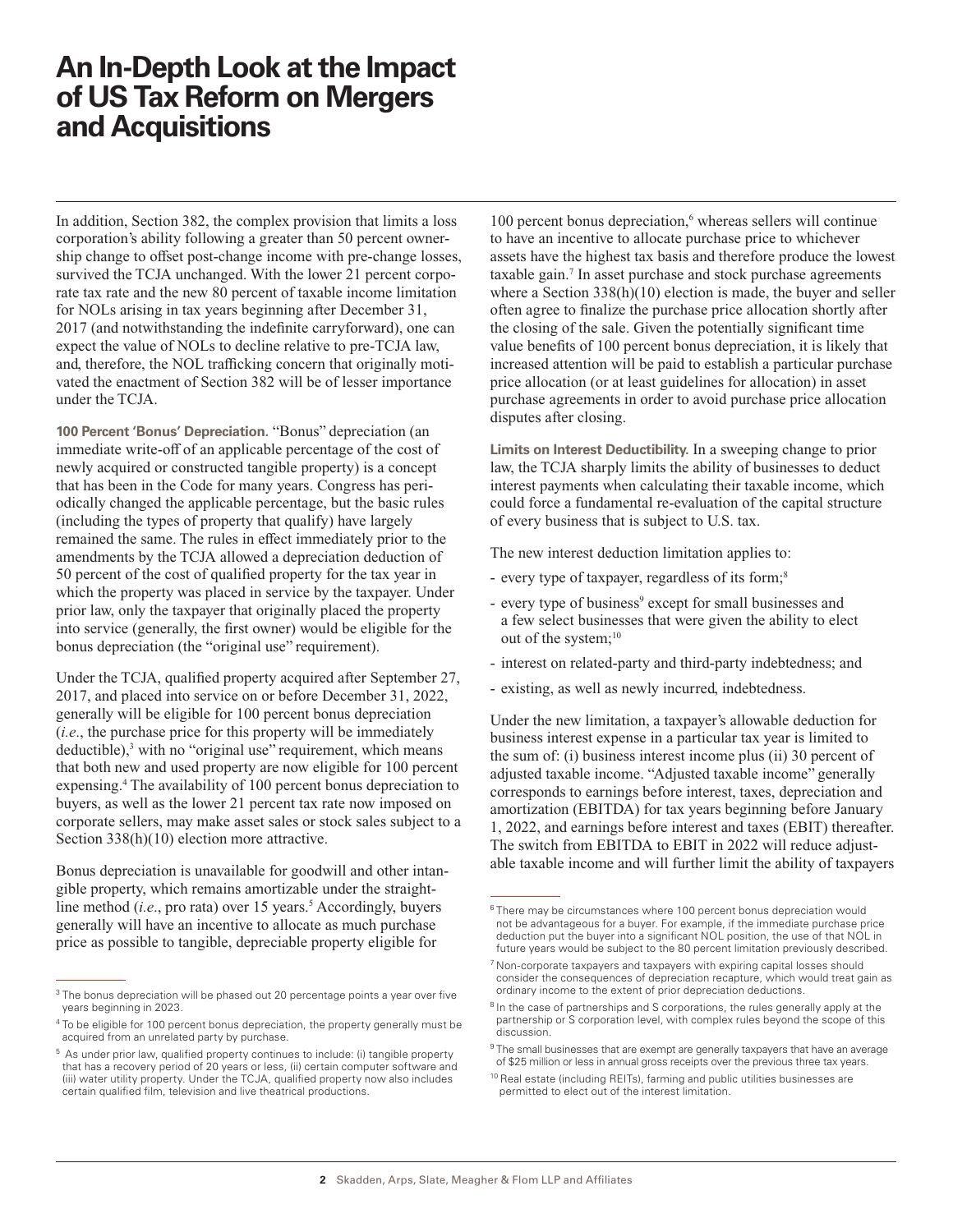to deduct business interest expense. Any disallowed business interest expense is carried forward indefinitely (by being treated as business interest paid or accrued in each succeeding tax year). Excess interest expense carryforwards are not treated as an NOL, and, therefore, 100 percent of the carryforward is available in any tax year. However, such carryforwards are treated as "pre-change losses" for purposes of Section 382 and are potentially subject to limitation if the corporation with such carryforwards experiences an ownership change.

Prior to the TCJA, the interest deduction disallowance rules were more narrowly tailored to disallow certain interest payments made by a U.S. corporation to a related foreign affiliate or to a third party where a foreign affiliate guaranteed the debt, and where the U.S. corporation had a debt to equity ratio greater than 1.5-to-1 and net interest expense greater than 50 percent of EBITDA. These rules primarily affected U.S. corporations with foreign parent companies. The scope of the new disallowance rules is broader than the prior rules in virtually every respect.

We expect that the new interest deduction limitation could provide incentives for many businesses to raise capital through means other than debt, e.g., through leases, derivatives or equity issuances. It also could impact leveraged buyouts, both future deals and deals that already have closed. There is no rule that "grandfathers" existing debt incurred to fund consummated transactions or debt for pending acquisitions, even in situations where there is a binding acquisition agreement and lender commitment letter.

#### **The New International Tax System**

**Dividend Exemption System.** The TCJA introduced a dividend exemption system that, subject to a one-time transition tax described below and certain other limited exceptions, exempts from U.S. federal income tax dividends paid by foreign subsidiaries to their U.S. corporate parents. Under the new system, U.S. corporate shareholders that own 10 percent or more of a foreign corporation are entitled to a 100 percent dividends-received deduction for the foreign source portion of the dividends received from the foreign corporation, provided that a one-year holding period is met. Prior to the TCJA, the active business earnings of a foreign subsidiary generally were not subject to U.S. federal income tax until repatriated in the form of a dividend, at which point they would be subject to tax at the 35 percent corporate rate with a credit for any foreign taxes paid by the subsidiary on the income. The new dividend exemption system will allow U.S. corporations to access the cash on the balance sheets of their foreign subsidiaries at a significantly lower U.S. tax cost than under the previous worldwide tax system, which could provide fuel for additional acquisitions by

U.S. corporations. As a practical matter, however, many U.S. corporations may find that very little of their foreign subsidiaries' income will be eligible for the 100 percent exemption due to the application of the "GILTI" tax, discussed below.

The dividend exemption system generally does not apply to sales of stock of foreign corporations, except to the extent the gain on such sales is treated as a dividend under Section 1248. Accordingly, U.S. tax advisers will still be required to provide input on how to structure efficiently sales of foreign subsidiary corporations.

U.S. corporate borrowers also should be aware that the TCJA did not include, as was widely anticipated, a repeal of Section 956 for U.S. corporations. Under Section 956, a U.S. shareholder of a controlled foreign corporation (CFC) is treated as receiving a deemed dividend from the CFC if it provides a guarantee or pledge of the U.S. shareholder's debt, or if the U.S. shareholder pledges more than 66 2/3 percent of the stock of a first-tier CFC and provides certain negative covenants. As a result of retaining Section 956, such a "deemed" dividend from a CFC to a U.S. corporate shareholder may be subject to U.S. tax at the full 21 percent corporate rate, reduced by any available foreign tax credits, even in situations where an actual cash dividend of the same amount from the CFC would have been exempt under the dividend exemption system. Credit agreements entered into by U.S. borrowers thus will continue to need carve-outs for credit support arrangements from CFCs. It is hard to justify this result, and these rules have created a trap for the unwary.

**One-Time Transition Tax.** Upon moving to the new dividend exemption system, the TCJA imposes a one-time mandatory transition tax on the previously untaxed deferred foreign earnings of certain foreign subsidiaries accrued since 1986 at a rate of 15.5 percent for cash and cash-equivalent profits and 8 percent on other reinvested foreign earnings.<sup>11</sup> The tax is not imposed on the foreign subsidiary but is imposed instead on U.S. shareholders that own 10 percent or more of the foreign subsidiary on the last day of the foreign subsidiary's last tax year that began before January 1, 2018.12 The foreign subsidiaries of U.S.-parented multinationals often have a tax year that ends on November 30 or December 31 (though it is possible to have another fiscal year). U.S. shareholders that owned 10 percent or more of the stock of a foreign subsidiary with a December 31 tax year incurred the

<sup>&</sup>lt;sup>11</sup> For U.S. C corporations, the transition tax also can be reduced by the full amount of any pre-existing foreign tax credit carryforwards from prior tax years and by 80 percent of the foreign tax credits made available by the transition tax income inclusion.

<sup>&</sup>lt;sup>12</sup>S corporations, U.S. partners in U.S. partnerships and U.S. individuals who own 10 percent or more of a foreign corporation also are subject to the transition tax if the foreign corporation is a CFC or there is at least one U.S. C corporation that also is a 10 percent shareholder of the foreign corporation.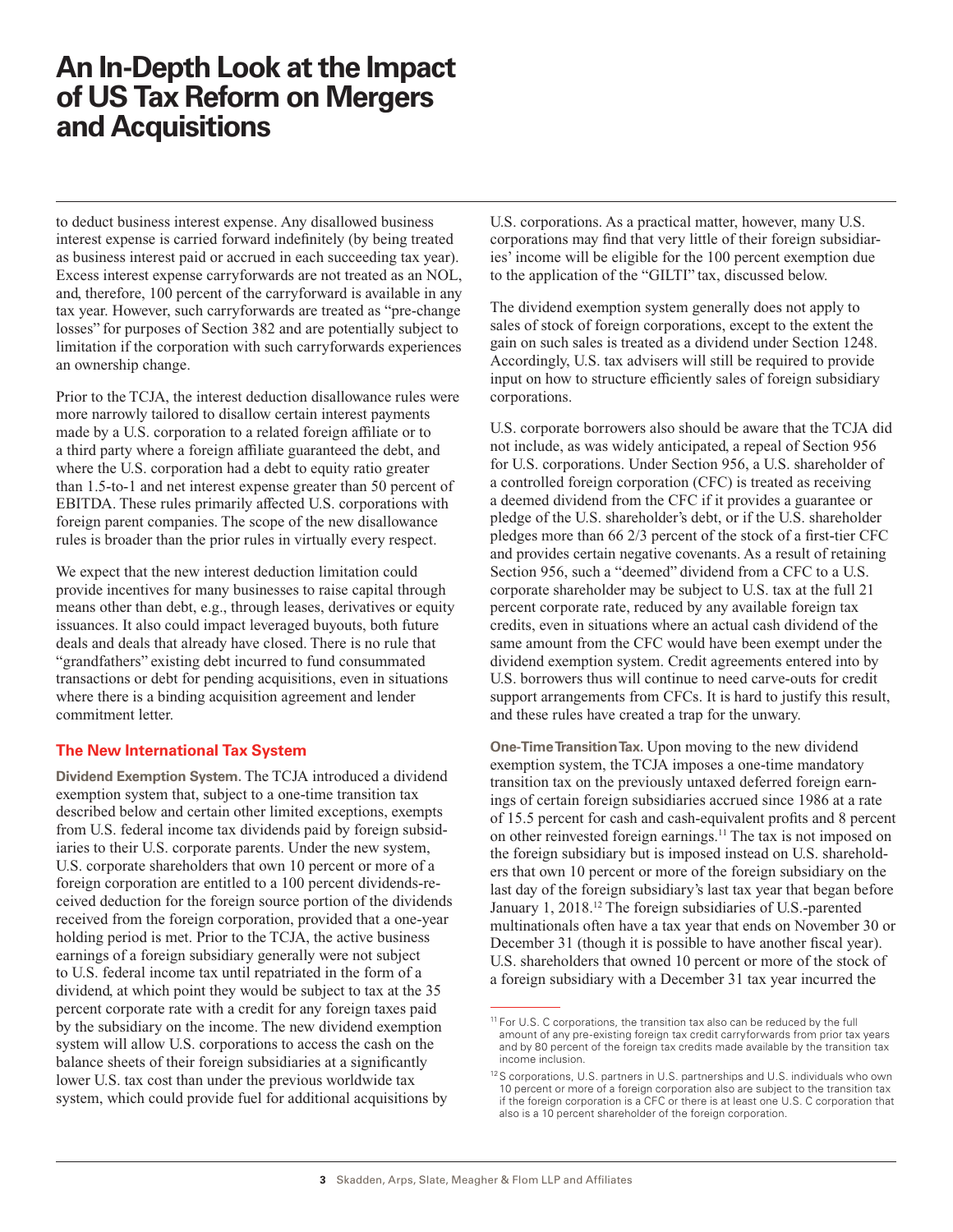transition tax liability on December 31, 2017. With respect to a foreign corporation with a November 30 tax year, the 10 percent U.S. shareholders of that corporation will incur the transition tax liability on November 30, 2018. It is critical to note that the 10 percent U.S. shareholders on the last day of the foreign corporation's relevant tax year generally are responsible for their pro rata share, based on their percentage ownership on that date, of the transition tax liability, even if they recently purchased their shares and the deferred earnings of the foreign corporation accrued prior to their acquiring their shares.<sup>13</sup>

Taxpayers may elect to pay the transition tax over eight annual installments (without interest). Presumably, most taxpayers will make the installment payment election given that it amounts to an interest-free loan from the government. The election and each installment payment must be made no later than the due date (without extensions) of the U.S. shareholder's income tax return.

Going forward, it is crucial that acquirers of both U.S. and foreign companies analyze and quantify the potential transition tax exposure as part of their standard tax structuring and diligence. Anyone acquiring U.S. corporations with foreign subsidiaries should be mindful of the target's potentially significant deferred U.S. tax liability when pricing the deal. If the target U.S. corporation elected to pay the transition tax in installments, the acquirer likely will want to avoid taking actions that could accelerate the installment payments and should ensure that post-acquisition integration transactions do not cause an acceleration. For example, it appears that a merger or liquidation of the target U.S. corporation into an affiliate, even an affiliate that is a member of the same consolidated group, in a typical post-acquisition legal entity rationalization could accelerate the entire transition tax liability.

Acquisitions of foreign corporations by U.S. acquirers will require particularly careful attention for the remainder of 2018. If the foreign target has a November 30 tax year or if a U.S. target has significant foreign subsidiaries with a November 30 tax year, then, as previously discussed, the U.S. owner of the foreign corporation's shares on November 30, 2018, will be responsible for 100 percent of the transition tax, regardless of how recently it acquired the shares. U.S. acquirers that enter into acquisition agreements in 2018 should take into account the possibility of this tax exposure in the event their acquisition closes on or before November 30, 2018, because they would own the foreign target on the date the transition tax is incurred. This could be addressed in a few ways, including through an up-front purchase price reduction or a tax indemnity that allocates the economic responsibility for the transition tax to the target's shareholder(s). The parties will need to discuss whether an election to pay in installments will be made and who is entitled to the time value benefit. If the transition tax is material and paid in installments, acquirers also will want to consider whether an escrow or other security arrangement should be used to ensure that the funds are available to pay the installments (or to make a lump sum payment if the liability is subsequently accelerated).

In the case of an S corporation with foreign corporate subsidiaries, each of the S corporation's shareholders may elect to defer payment indefinitely until the occurrence of certain triggering events, at which point the S corporation's shareholders generally can elect to pay the tax over eight annual installments (without interest). Triggering events include the termination of S corporation status, the liquidation or sale of substantially all of the assets of the S corporation, the S corporation ceasing to exist or a transfer of any share of stock in the S corporation by the taxpayer (including upon death). Although the transition tax liability is imposed on the shareholders of the S corporation, the S corporation itself is jointly and severally liable for any transition tax liability for which a deferral election is made. Accordingly, an acquirer of such an S corporation could be forced to bear the selling shareholders' transition tax liability absent adequate contractual protection. In addition, the acceleration of the transition tax liability will create a disincentive for S corporation shareholders to sell unless they are compensated for the cost.

**GILTI.** The new "global intangible low-tax income" (GILTI) tax has been advertised as a global minimum tax on the income of CFCs derived from their use of intangibles, which, like the transition tax, is imposed on the 10 percent or greater U.S. shareholder(s) of the CFC and not the foreign corporation itself. In reality, the GILTI tax is significantly broader and is not limited to income derived from the use of intangible assets. Instead, a CFC's total net income, regardless of whether attributable to intangible or tangible property, over a 10 percent "routine" return on the CFCs' aggregate tax basis in its tangible, depreciable property, is subject to the GILTI tax. U.S. corporations are entitled to a deduction against their GILTI that is intended to result in their paying tax on this income at an effective rate of 10.5 percent for tax years prior to 2025 and 13.125 percent for tax years after 2025, reduced by 80 percent of their foreign tax credits. Accordingly, any CFC with a low tax basis in its tangible, depreciable assets could attract a GILTI tax, regardless of whether the CFC's business utilizes intangible assets. In

<sup>&</sup>lt;sup>13</sup> The earnings of the foreign corporation that accrued during periods when the foreign corporation was not a CFC and did not have a 10 percent or greater U.S. corporation as a shareholder are not subject to the transition tax. As a practical matter, it may be very difficult to track the precise ownership of a foreign corporation since 1986. In addition, a U.S. shareholder's transition tax liability is reduced by dividends paid by the foreign subsidiary during the foreign subsidiary's relevant tax year to other shareholders not subject to the transition tax.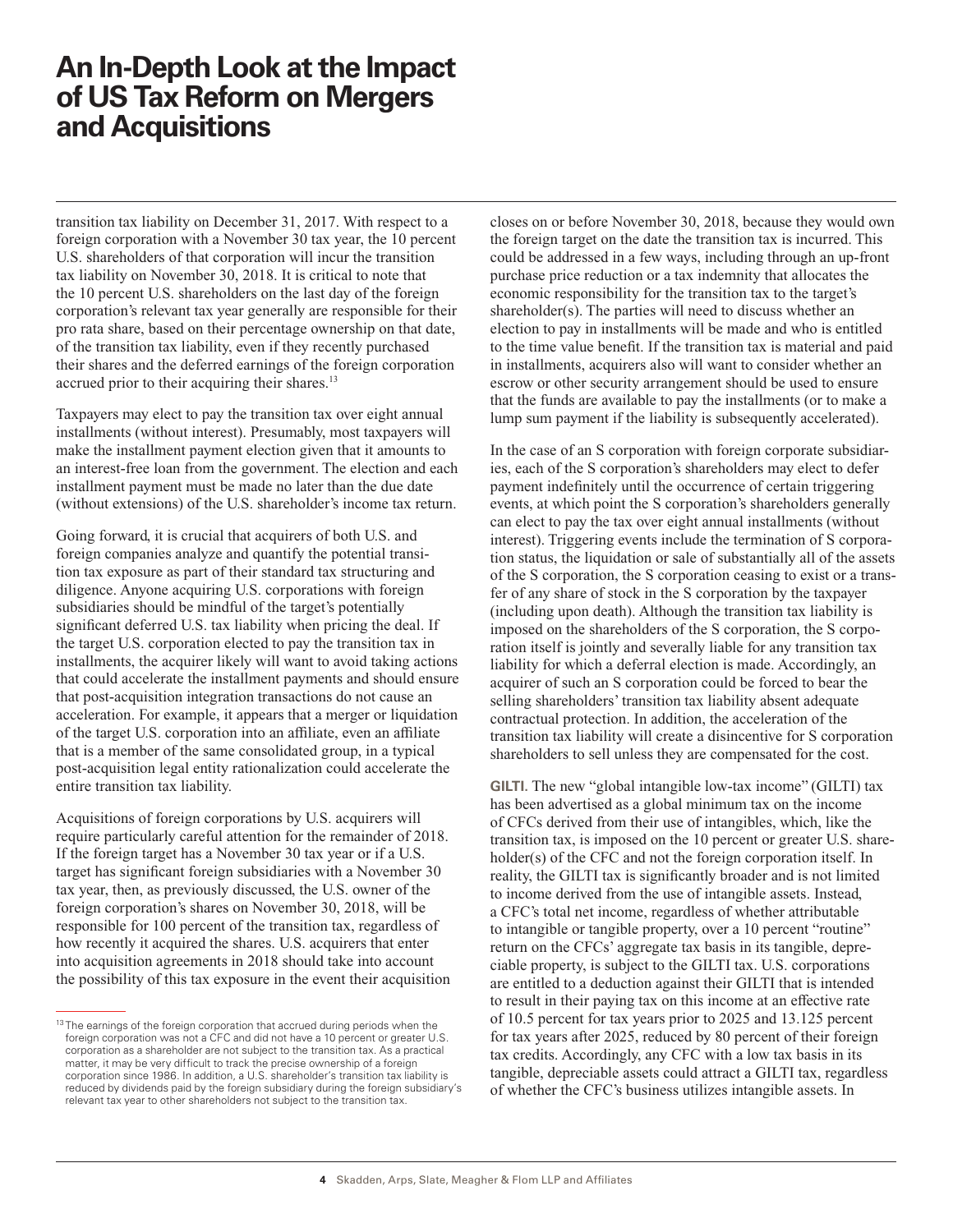practice, this could mean that very little of the foreign earnings of many CFCs are eligible for the 100 percent dividend exemption because the earnings will instead be subject to the GILTI tax.14 For these CFCs, the GILTI tax, in effect, will result in an end to the deferral of U.S. tax on much of their foreign business income. Because a CFC's tax basis in its tangible, depreciable assets provides a "cushion" against the GILTI tax, offshore acquisitions treated as asset acquisitions for U.S. tax purposes may become increasingly attractive to U.S. parented groups relative to stock acquisitions. Prospective U.S. acquirers of foreign corporations holding meaningful tangible, depreciable property will want to consider structuring the acquisition as an asset purchase or stock purchase with a Section 338(g) election.

**'Inverter' Penalties.** A recurring theme of the TCJA is that so-called "inversions" (*i.e*., acquisitions by foreign corporations of U.S. corporations in which, following the acquisition, the former shareholders of the U.S. corporation own, or are treated as owning, at least 60 percent and less than 80 percent of the stock of the foreign acquiring corporation) are strongly discouraged, particularly for the next 10 years.

First, individual shareholders of foreign acquiring corporations that first complete an inversion after the enactment of the TCJA (even if pursuant to a binding agreement entered into before such date) are permanently ineligible for the qualified dividend income rate of 23.8 percent (including the 3.8 percent Medicare tax on net investment income) on dividends received from such foreign corporation. Instead, such dividends would be taxed at ordinary rates (currently, 40.8 percent taking into account the maximum 37 percent federal rate applicable through 2025, at which point it returns to 39.6 percent, and the 3.8 percent Medicare tax on net investment income).

Second, if the transition tax applies to a U.S. corporation that participates in an inversion within 10 years following the enactment of the TCJA, then the U.S. corporation's transition tax is recomputed at a 35 percent tax rate (the maximum marginal corporate income tax rate in effect prior to the enactment of the TCJA) and the U.S. corporation must pay as part of its income tax liability for the year it participates in the inversion transaction the difference between the recomputed transition tax at the 35 percent rate and the amount of transition tax it originally paid at the reduced 8 percent and 15.5 percent rates. This transition tax recapture rule applies only to "new" inversions that occur after the enactment of the TCJA, in which neither party to the transaction had engaged in an inversion transaction prior to its enactment.

Finally, new rules apply under Subpart F that make it more difficult to engage in post-inversion tax planning (even with respect to U.S. corporations that inverted prior to the enactment of the TCJA). In addition, certain disadvantageous rules apply to corporations that complete a tax inversion after November 9, 2017, under the new Base Erosion & Anti-Abuse Tax (BEAT). The BEAT is an alternative tax intended to mitigate erosion of the U.S. tax base by corporations that make deductible payments to related non-U.S. parties. The BEAT is the amount by which a U.S. corporation's income tax liability, computed without taking into account certain deductible "base eroding" payments and using a 10 percent rate, exceeds the U.S. corporation's regular income tax liability. Base eroding payments generally include deductible payments made to related foreign parties, such as interest, payments for services and royalties, but generally do not include cost of goods sold. In addition, depreciation and amortization deductions attributable to property purchased from related foreign parties are disallowed in computing the BEAT. U.S. corporations that participate in an inversion transaction, or are or become affiliated with a corporation that participated in an inversion transaction, after November 9, 2017, also are subject to the BEAT on payments made to related foreign parties for cost of goods sold.

<sup>&</sup>lt;sup>14</sup> Additionally, U.S. taxpayers are required to allocate their interest expense between their U.S. and foreign source income. Any interest expense allocated against GILTI could limit a U.S. corporation's ability to use foreign tax credits against this income.